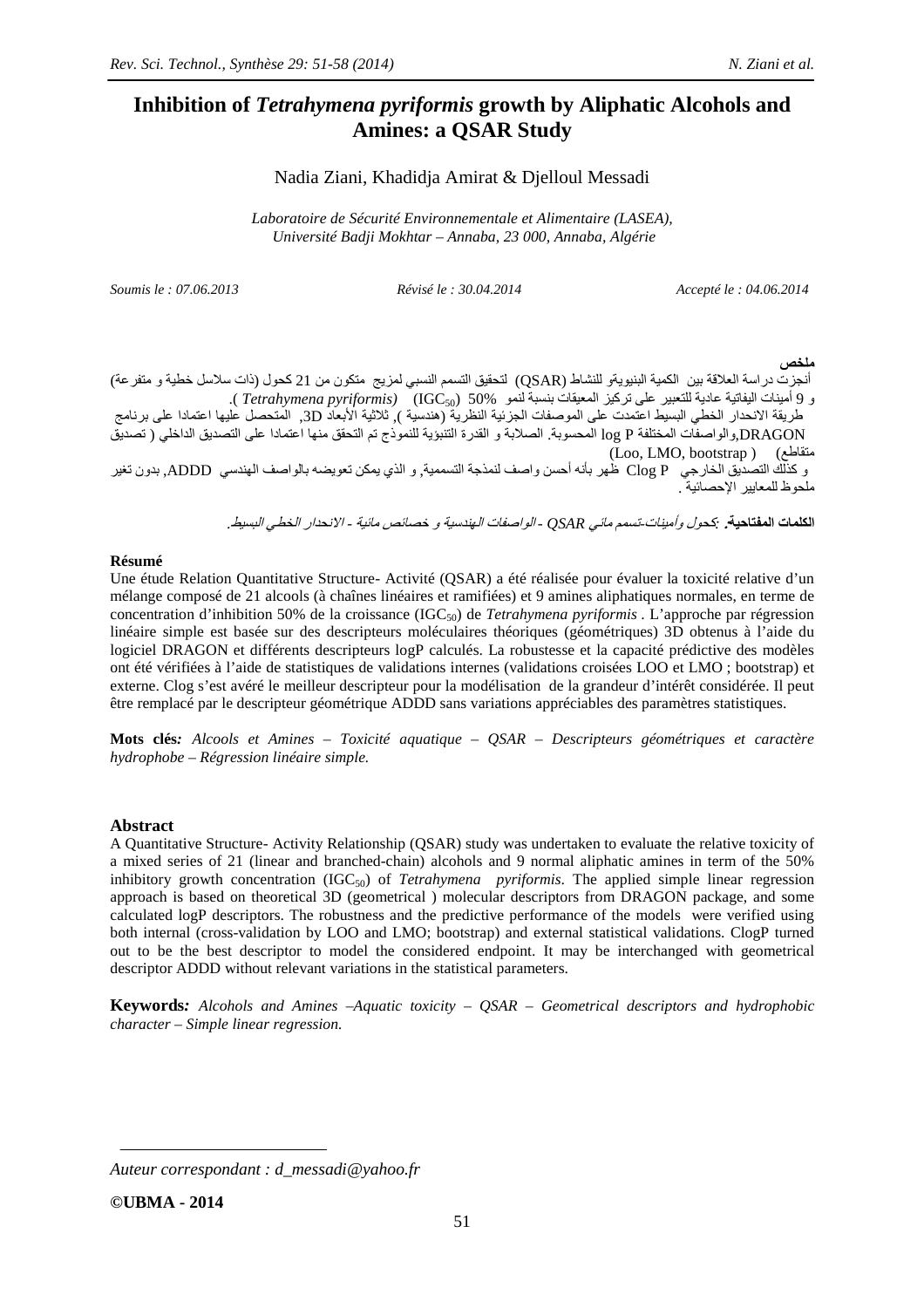# **1. INTRODUCTION**

The impact of the potential hazard of untested chemicals, a challenge confronting national and international regulatory agencies [1-4] can be measured by experimental investigations, but this approach is both quite expensive and time consuming [5]. An alternative is to rely on QSAR (Quantitative Structure-Activity Relationships) models that describe a mathematical relationship between the structural features of a set of chemicals and the particular activity associated with them  $[6,7]$ .

Several QSAR models predicting acute chemical toxicity for aquatic environment have been published [8-12]. They are based mainly on the logarithm of the octanol-water coefficient (logP, also referred to as logKow) as this hydrophobicity term reproduces the ability of a substance to enter cells through the lipid membranes and indicates both the toxicant uptake and baseline toxicity.

Albeit the number of compounds with a measured value for the logP was estimated to be 30 000 [13], which seems at a first glance to be high, this is negligible compared to the rapidly increasing number of compounds for which logP values are desired but missing. Furthermore, the experimental determination is tedious, time-consuming and demands a high purity of the solute [14]; none of these preconditions are compatible with highthroughput techniques, there is, therefore, an ongoing interest in methods for the prediction of logP values.

Over recent decades various approaches (fragmental, atom-based, conformation – dependent methods) [15-18] have been developed that are mostly implemented and available as computer programs. However, even in these calculations it is not uncommon to have differences of several order of magnitude [19, 20].

For these reasons logP cannot be considered a univocal descriptor, which brought different authors [19-24] to propose toxicity models based exclusively on other structural theoretical molecular descriptors.

The present paper proposes predictive simple linear regression QSAR models to evaluate the relative toxicity of organic chemicals, in terms (of the logarithm of the inverse) of the 50% inhibitory growth concentration (IGC50) of

*Tetrahymena pyriformis*. Models based on different kinds of logP (calculated values for AlogP, MlogP and ClogP), are compared to the optimal model constructed using a single 3D (geometrical) descriptor calculated from the chemical structure alone.

# **2. METHODS**

# **2.1 Experimental Data**

Two different toxicants were studied: a set of 21 (linear and branched-chain) alcohols and 9 normal aliphatic amines, selected to reflect diversity in chain length and branching.

These toxicants, which are both nonionic and nonreactive, inhibit the growth concentration of *Tetrahymena pyriformis* the most tested common freshwater hymenostome ciliate, which approximately measures 50  $\mu$ m in length and  $30 \text{ µm}$  in width  $[25]$ .

The ciliates were grown in axenic culture with population density being measured spectrophotometrically as optical density (absorbance) at 540 nm following 48h of incubation.

The set of experimental data was taken from Schultz [26].

# **2.2 Estimation of octanol /water partition coefficient**

# **ClogP** ( $\equiv$  *calculated logP*) [17]

The software version of the system developed by Hansch and Leo [27], using the Rekker's additive scheme [28], is known as ClogP (or calculated logP). It is based on different fragmental constants and correction terms. Fragment constants were derived from solutes where the fragment occurs in isolation. Furthermore, the bonding environment was taken into account (alkyl, benzyl, vinyl, styryl, and aromatic neighbors) resulting in five values per fragment. If a fragment in combination with the bonding environment was missing but at least two values for the same fragment with different neighbors could be found an interpolation was attempted to derive the missing data. The correction factors have been calculated from the corrections required for the specific interactions being modelled. For instance, the interaction of the two hydroxyl groups in diethylene glycol increases the logP value by 0.85 compared with two hydroxyl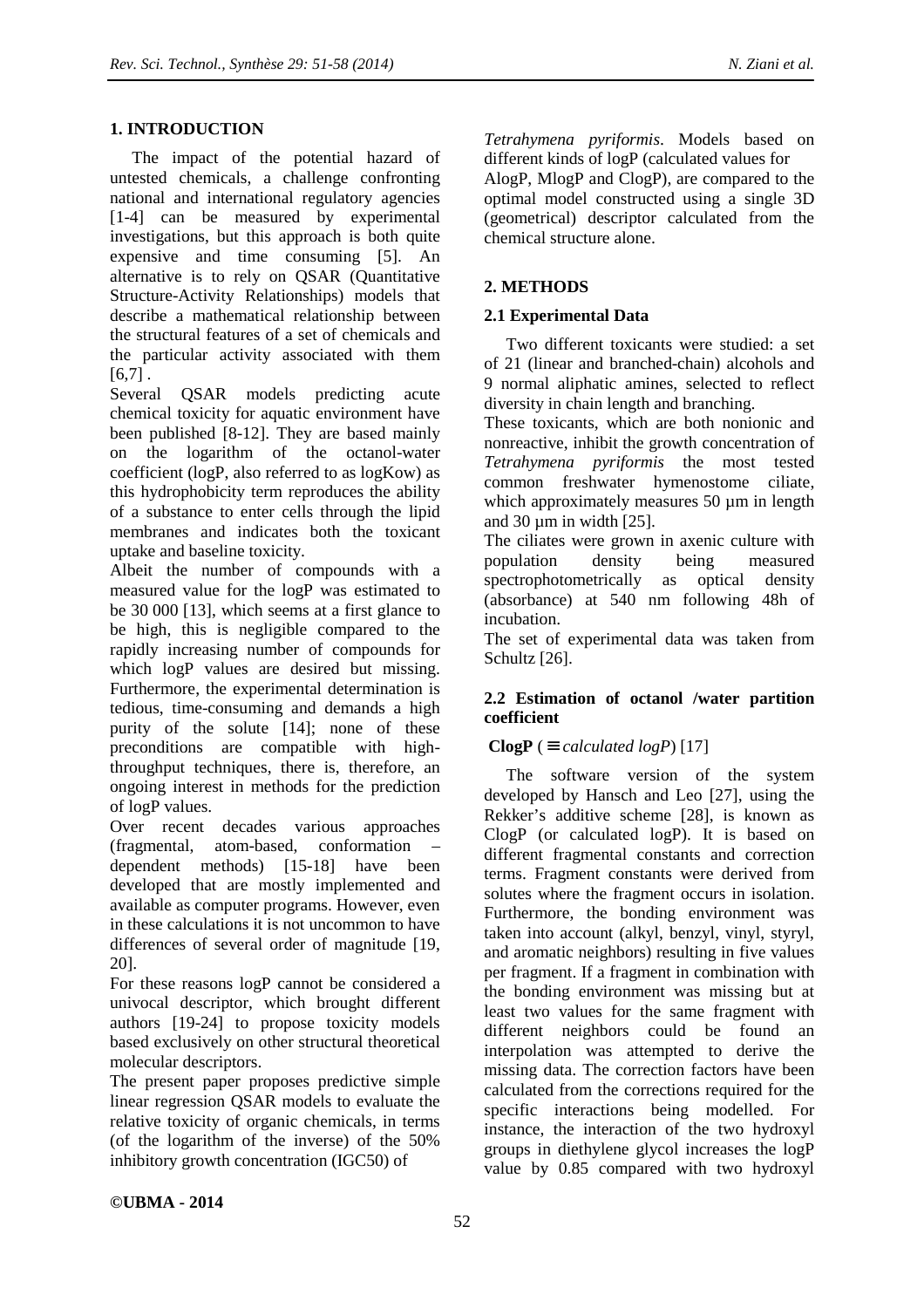groups that do not interact. This value is then taken as the correction term for a twoneighbored hydroxyl group [29].

The decomposition of the molecular structure into fragments is performed by using a unique and simple set of rules, thus obtaining a unique solution; the fragments are either atoms or polyatomic groups.

# **AlogP** ( $\equiv$  *Ghose and Cripen model based on atomic increment system*) [30]

 Several models have been published where the fragments are defined on a purely atomic level. This simplifies both the recognition of fragments and the calculation, as correction substructures are not applied (see Eq. $(1)$ ).

The most frequently used atomic increment system, AlogP, was developed by Ghose and Crippen [31]. Atoms are classified by their neighboring environment and carbon atoms additionnally by their hybridization.

Estimated logP for any compound is given by:

$$
A \log P = \sum_{i} n_i a_i \tag{1}
$$

where  $n_i$  is the occurrence of the ith atom type and  $a_i$  is the corresponding hydrophobicity constant.

The AlogP model implemented in DRAGON has been evaluated on a set of 2648 compounds with known experimental logP taken from the NCI open Data Base. The resulted correlation coefficient r is 0.915.

**MlogP** ( ≡ *Moriguchi model based on structural parameters*)

This is a model described by a regression equation based on 13 structural parameters [32, 33].

The regression coefficients have been evaluated by a training set of 1230 organic molecules including general aliphatic aromatic and heterocyclic compounds containing the following atoms: C, H, N, O, S, P, F, Cl, Br, I [30]. The statistical parameters of the model are  $r = 0.952$ ;  $SE = 0.422$ ;  $F<sub>0</sub>(13;1216) = 900.4$ 

### **2.3 Geometrical Descriptors Generation**

The chemical structure of each compound was sketched on a PC using the HYPERCHEM program [34] and pre optimized using  $MM^+$ molecular mechanics method (Polack-Ribiere

**©UBMA - 2014** 

algorithm). The final geometries of the minimum energy conformation were obtained by the semi empirical PM3 method at a restricted Hartree-Fock level with no configuration interaction applying a gradient norm limit of 0.01 kcal.  $\hat{A}^{-1}$ . mol<sup>-1</sup> as a stopping criterion.

The resulted geometries were used as input for the generation of (74) 3D- geometrical descriptors using the DRAGON software (version 5.3) [30].

Geometrical descriptors being defined from the three dimensional structure of the molecule, which involves the knowledge of the relative positions of the atoms in 3D space provide information and discrimination power also for similar molecular structures and molecule conformations.

# **2.4 Chemometric Methods**

Models with one variable were performed by the software MOBYDYGS [35] using the Ordinary Least Square regression (OLS) method.

descriptors were ordered according to their Population of 74 regression models corresponding to each of the 74 Geometry decreasing internal predictive performance, verified by  $Q^2$ , optimal non-logP model was then selected and compared to the three logP – based models.

The goodness of fit of the calculated models were assessed by means of the multiple determination coefficients,  $R^2$ , and the standard deviation error in calculation (SDEC).

$$
SDEC = \sqrt{\frac{1}{n} \sum_{i=1}^{n} (y_i - \hat{y}_i)^2}
$$
 (2)

Cross validation techniques allow the assessment of internal predictivity  $(Q<sup>2</sup><sub>LMO</sub>$  cross validation; bootstrap) in addition to the robustness of model  $(Q_{\text{LOO}}^2 \text{ cross validation}).$ Cross validation methods consist in leaving out a given number of compounds from the training set and rebuilding the model, which is then used to predict the compounds left out. This procedure is repeated for all compounds of the training set, obtaining a prediction for everyone. If each compound is taken away one at a time the cross validation procedure is called leaveone-out technique (LOO technique), otherwise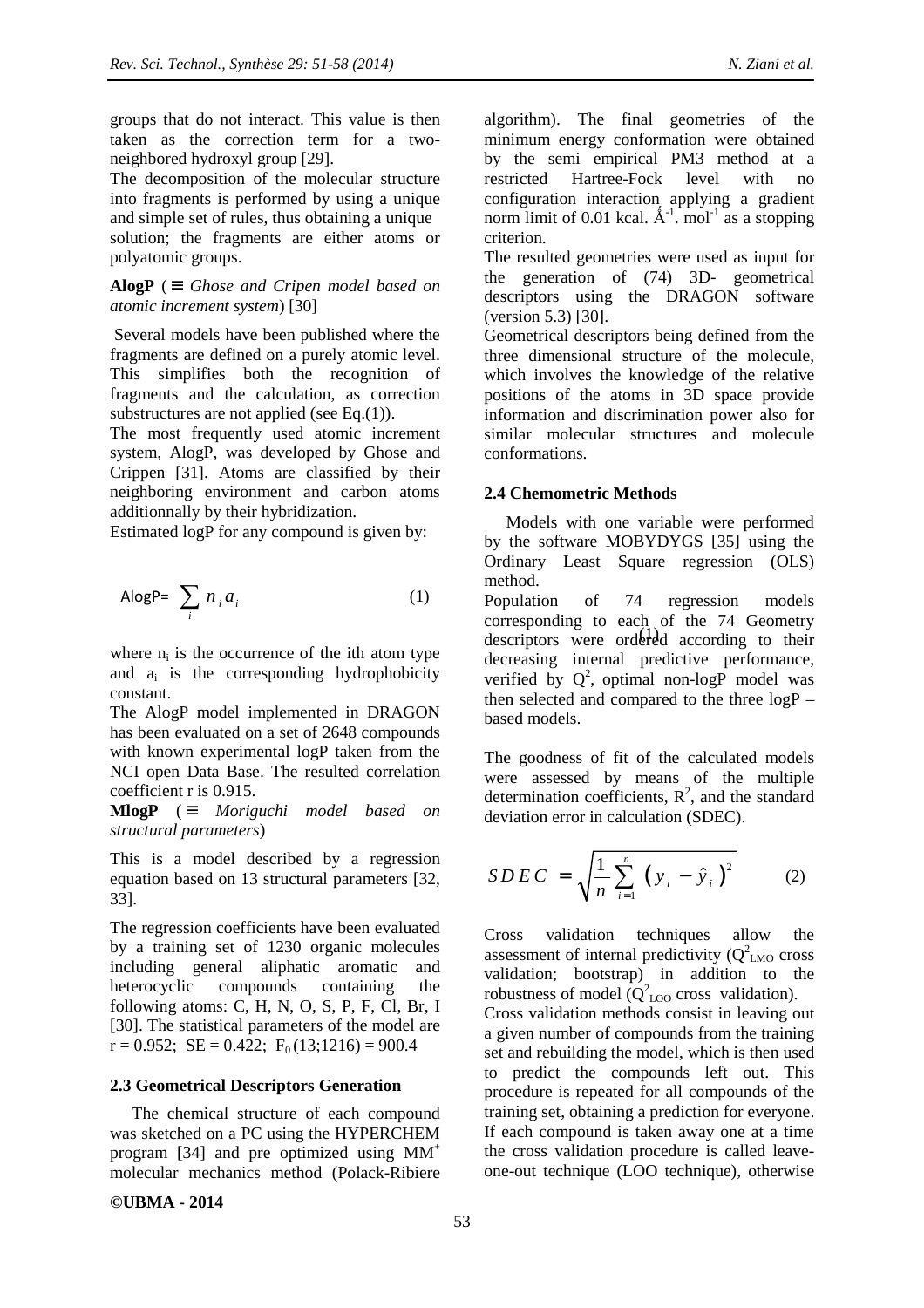leave-more-out technique (LMO technique). An LOO or LMO correlation coefficient, generally indicated with  $Q^2$ , is computed by evaluating the accuracy of these "test" compounds prediction.

$$
Q^{2} = 1 - \frac{\sum_{i=1}^{n} (y_{i} - \hat{y}_{i/i})^{2}}{\sum_{i=1}^{n} (y_{i} - \overline{y})^{2}} = 1 - \frac{PRESS}{TSS}
$$
(3)

The "hat" of the variable y, as is the usual statistical notation, indicates that it is a predicted value of the studied property, and the sub index "i/i" indicates that the predicted values come from models built without the predicted compound.

TSS is the total sum of squares.

The predictive residual sum of squares (PRESS) measures the dispersion of the predicted values. It is used to define  $Q^2$  and the standard deviation error in prediction (SDEP).

$$
SDEP = \sqrt{PRESS/n} \tag{4}
$$

A value  $Q^2 > 0.5$  is generally regarded as a good result and  $Q^2 > 0.9$  as excellent [36, 37].

However, studies [38, 39] have indicated that while  $Q^2$  is a necessary condition for high predictive power a model, is not sufficient.

To avoid overestimating the predictive power of the model LMO procedure (repeated 5000 times, with 5 objects left out at each step) was also performed  $(Q_{L(5)0}^2)$ .

In bootstrap validation technique K ndimensional groups are generated by a randomly repeated selection of n-objects from the original data set. The model obtained on the first selected objects is used to predict the values for the excluded sample, and then  $Q^2$  is calculated for each model. The bootstrapping was repeated 8000 times for each validated model.

By using the selected model the values of the response for the test objects are calculated and the quality of these predictions is defined in terms of  $Q^2_{ext}$ , which is defined as

$$
Q^{2}ext = 1 - \frac{\sum_{i=1}^{next} (\hat{y}_{i/i} - y_i)^2 / n_{ext}}{\sum_{i=1}^{ntr} (y_i - \overline{y}_r)^2 / n_r} = 1 - \frac{PRESS / n_{ext}}{TSS / n_r}
$$
(5)

Here  $n_{\text{ext}}$  and  $n_{\text{tr}}$  are the number of objects in the external set (or left out by bootstrap) and the number of training set objects, respectively.

The data set randomly was divided into a training set (20 objects) used to develop the QSAR models and a validation set (10 objects), used only for statistical external validation.

Other useful parameters are  $R^2$ , calculated for the validation chemicals by applying the model developed on the training set, and external standard deviation error of prediction  $(SDEP<sub>ext</sub>)$ , defined as:

$$
SDEP_{ext} = \sqrt{\frac{1}{n_{ext}} \sum_{i=1}^{n_{ext}} (yi - \overline{y})^2}
$$
 (6)

where the sum runs over the test set objects  $(n_{\text{ext}})$ .

### **3. RESULTS AND DISCUSSION**

The best one dimensional non-logP model was obtained using the average distancedistance degree (ADDD) index .It encodes information on the molecular folding [40, 41] information about molecular diffusion easiness through biological barriers like membranes.

Distance/distance matrices, denoted as D/D, were defined as quotient matrices in terms of geometric rij distances and topological distance dij:

$$
\begin{bmatrix} G/D \end{bmatrix}_{ij} = \begin{cases} \frac{r_{ij}}{d_{ij}} & \text{if } i \neq j \\ 0 & \text{if } i = j \end{cases} \tag{7}
$$

The row sums of these matrices contain information on the molecular folding; in effect, in highly folded structures, they tend to be relatively small as the inter-atomic distances are small while the topological distances increase as the size of the structure increases.

Therefore, the average row sum is a molecular invariant called average distance-distance degree, that is:

$$
ADDD = \frac{1}{A} \sum_{i=1}^{A} \sum_{j=1}^{A} \frac{rij}{dij} \qquad j \neq i \tag{8}
$$

A being the number of molecule atoms. Table 1 lists the CAS number,  $-logIGC_{50}$ ,  $AlogP$ , MlogP, ClogP and ADDD values of the selected aliphatic alcohols and amines.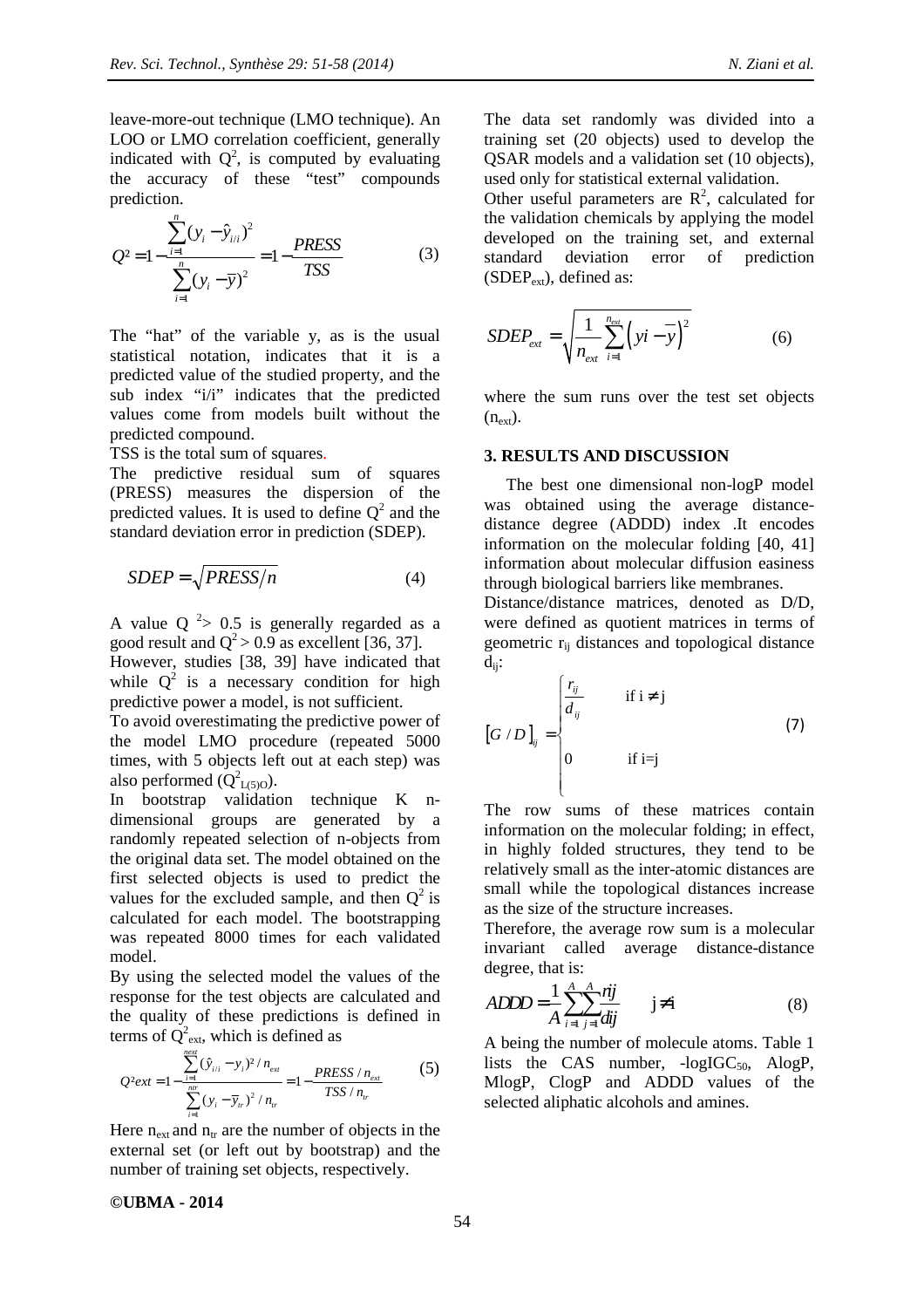| Compound           | $CAS$ number $(a)$ |         | AlogP    | <b>MlogP</b> | <b>ClogP</b> | <b>ADDD</b> |  |
|--------------------|--------------------|---------|----------|--------------|--------------|-------------|--|
| Methanol           | $67-56-1$          | $-2.77$ | $-0.358$ | $-0.814$     | $-0.764$     | 4.964       |  |
| Ethanol            | $64 - 17 - 5$      | $-2.41$ | 0.009    | $-0.172$     | $-0.235$     | 8.108       |  |
| 1-propanol         | $71 - 23 - 8$      | $-1.84$ | 0.515    | 0.347        | 0.294        | 11.098      |  |
| 1-pentanol         | $71-41-0$          | $-1.12$ | 1.427    | 1.209        | 1.352        | 17.194      |  |
| 1-hexanol          | $111 - 27 - 3$     | $-0.47$ | 1.883    | 1.587        | 1.881        | 20.305      |  |
| 1-heptanol         | $111 - 70 - 6$     | 0.02    | 2.339    | 1.940        | 2.410        | 23.451      |  |
| 1-nonanol          | 143-08-8           | 0.77    | 3.252    | 2.591        | 3.468        | 29.859      |  |
| 1-decanol          | 112-30-1           | 1.1     | 3.708    | 2.894        | 3.997        | 33.118      |  |
| 1-dodecanol        | $112 - 53 - 8$     | 2.07    | 4.620    | 3.467        | 5.055        | 39.716      |  |
| 1-tridecanol       | 112-70-9           | 2.28    | 5.077    | 3.739        | 5.584        | 43.053      |  |
| 2-propanol         | $67 - 63 - 0$      | $-1.99$ | 0.368    | 0.347        | 0.074        | 10.987      |  |
| 2-methyl-1-butanol | 137-32-6           | $-1.13$ | 1.290    | 1.209        | 1.222        | 16.810      |  |
| 3-methyl-1-butanol | $123 - 51 - 6$     | $-1.13$ | 1.223    | 1.209        | 1.222        | 16.833      |  |
| 3-methyl-2-butanol | 598-75-4           | $-1.08$ | 1.211    | 1.209        | 1.002        | 16.622      |  |
| (tert)pentanol     | $75 - 85 - 4$      | $-1.27$ | 1.097    | 1.209        | 1.002        | 16.640      |  |
| 1-propylamine      | $107 - 10 - 8$     | $-0.85$ | 0.225    | 0.347        | 0.394        | 11.968      |  |
| 1-hexylamine       | $11-26-2$          | $-0.34$ | 1.594    | 1.587        | 1.981        | 21.226      |  |
| 1-heptylamine      | 111-68-2           | 0.1     | 2.050    | 1.940        | 2.510        | 24.393      |  |
| 1-octylamine       | 111-86-4           | 0.51    | 2.506    | 2.274        | 3.039        | 27.602      |  |
| 1-undecylamine     | 7307-55-3          | 2.26    | 3.875    | 3.186        | 4.626        | 37.408      |  |
| 1-butanol*         | $71-36-3$          | $-1.52$ | 0.971    | 0.800        | 0.823        | 14.138      |  |
| 1otanol*           | 111-87-5           | 0.5     | 2.796    | 2.274        | 2.939        | 26.640      |  |
| 1-undecanol*       | 112-42-5           | 1.87    | 4.164    | 3.186        | 4.526        | 36.401      |  |
| 2-pentanol*        | 6032-29-7          | $-1.25$ | 1.348    | 1.209        | 1.132        | 16.888      |  |
| 3-pentanol*        | 584-02-1           | $-1.33$ | 1.416    | 1.209        | 1.132        | 16.908      |  |
| (neo) pentanol*    | $75 - 84 - 3$      | $-0.96$ | 1.108    | 1.209        | 1.092        | 16.710      |  |
| 1-butylamine*      | 109-73-9           | $-0.7$  | 0.681    | 0.800        | 0.923        | 15.015      |  |
| 1-amylamine*       | 110-58-7           | $-0.61$ | 1.137    | 1.209        | 1.452        | 18.101      |  |
| 1-nonylamine*      | 112-20-9           | 1.59    | 2.962    | 2.591        | 3.568        | 30.837      |  |
| 1-decylamine*      | 2016-57-0          | 1.95    | 3.418    | 2.894        | 4.097        | 34.110      |  |

Table 1. Relative toxicity and molecular descriptors data for the selected aliphatic alcohols and amines

(a): Chemical Abstract Services registry number ; (\*): validation set compound.

Intercepts ( $\beta_0$ ) and slopes ( $\beta_1$ ) of the calculated one dimensional models are shown in table 2

Table 2. Coefficients for the ordinary least squares calculated models.

| X               | $\rm{AlogP}$  | MlogP         | ClogP         | ADDD          |
|-----------------|---------------|---------------|---------------|---------------|
| $\pmb{\beta}_0$ | $-2.144$      | $-2.230$      | $-1.998$      | $-3.333$      |
|                 | $(\pm 0.139)$ | $(\pm 0.134)$ | $(\pm 0.088)$ | $(\pm 0.134)$ |
| $\beta_1$       | 0.939         | 1.191         | 0.815         | 0.138         |
|                 | $(\pm 0.057)$ | $(\pm 0.068)$ | $(\pm 0.033)$ | $(\pm 0.006)$ |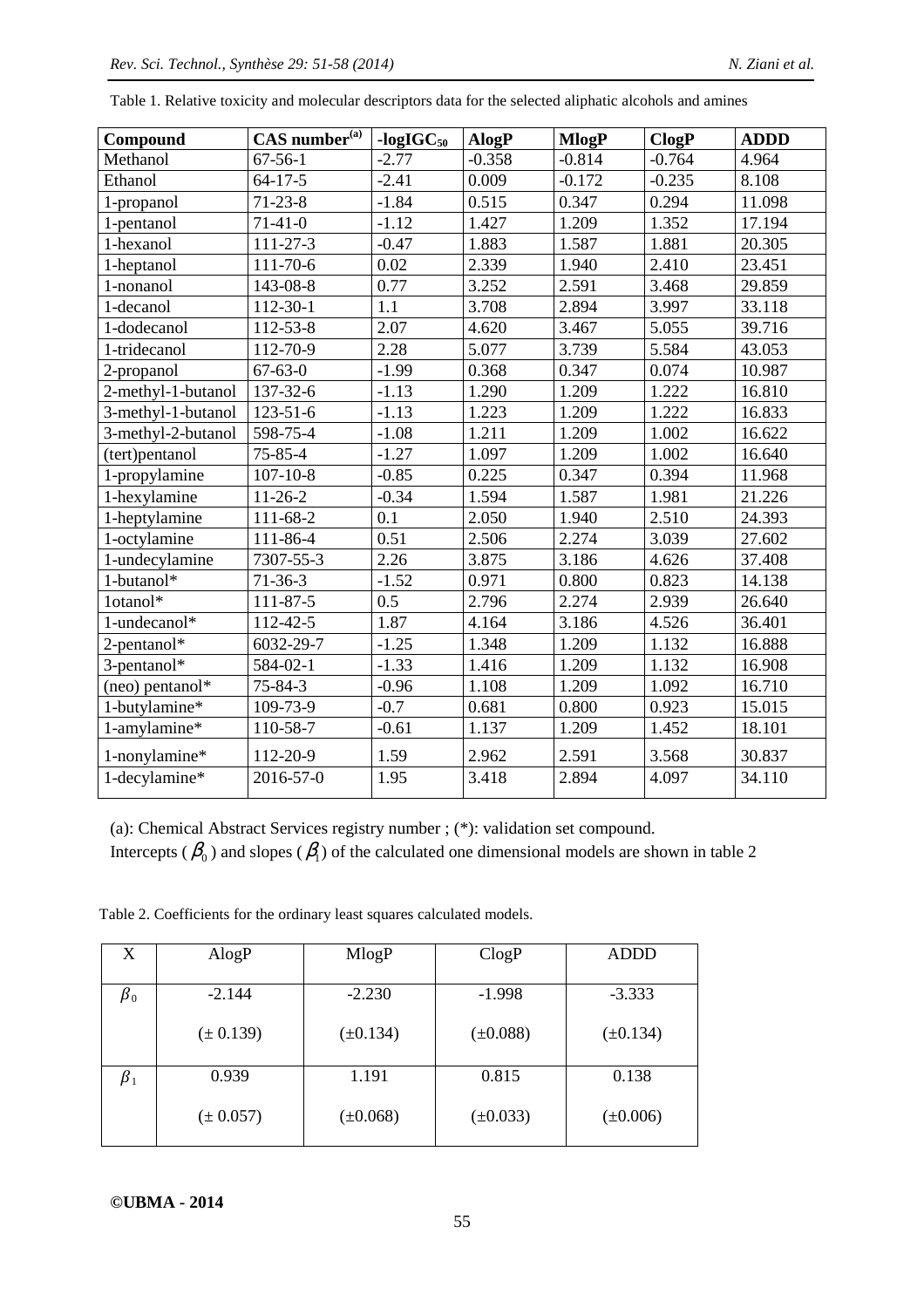Another remarkable fact observed is that ClogP and ADDD theoretical molecular descriptor can be interchanged without relevant variations in the statistical results.

| X           | $R^2$  | $Q^2$           | $Q^2_{L(5)O}$              | $Q^2_{\text{boot}}$ | $Q^2_{ext}$           | SDEC SDEP |       | $SDEP_{ext}$ | $F_{(p=0.000)}$ | <b>SE</b> |
|-------------|--------|-----------------|----------------------------|---------------------|-----------------------|-----------|-------|--------------|-----------------|-----------|
|             |        |                 |                            |                     |                       |           |       |              |                 |           |
| Alog $P$    |        |                 | $0.9372$   0.9188   0.9165 | 0.9063              | 0.8584                | 0.365     | 0.415 | 0.554        | 268.4           | 0.385     |
|             |        |                 |                            |                     |                       |           |       |              |                 |           |
| Mlog P      | 0.9444 | 0.9291          | 0.9270                     | 0.9160              | 0.8998                | 0.344     | 0.388 | 0.461        | 305.52          | 0.362     |
|             |        |                 |                            |                     |                       |           |       |              |                 |           |
| Clog P      | 0.9713 | $0.9630$ 0.9621 |                            | 0.9580              | $0.9352$ $\mid$ 0.247 |           | 0.280 | 0.371        | 610.02          | 0.260     |
|             |        |                 |                            |                     |                       |           |       |              |                 |           |
| <b>ADDD</b> | 0.9711 | 0.9624          | 0.9616                     | 0.9566              | 0.9326                | 0.248     | 0.283 | 0.378        | 603.82          | 0.261     |
|             |        |                 |                            |                     |                       |           |       |              |                 |           |

Table 3. Summary statistics for the one dimensional calculated models.

Carbö –Dorca *et al*. [42] reported a QSAR study where the same data was examined, these authors constructed a predictive model using, as a molecular descriptor, the expectation value of the inter electronic repulsion energy operator presented as a kind of quantum self-similarity measure (QS-SM). The correlation results reached  $R^2 = 0.9240$ ,  $Q^2 = 0.9090$  and SE = 0.415, which are inferior than the present approach.

The value of  $\mathbb{R}^2$  attests the good fitting performances of the model. In general, the larger the magnitude of the F ratio, the better the model predicts the property values in the training set. The large F ratio of 603.82 indicates that the model does an excellent job of predicting the –log IGC50 values. The model is robust, the difference between  $R^2$  and  $Q^2$  is small  $\left(\langle 1\% \right)$ . Figure 1 shows a plot contrasting experimental and cross-validated  $-logIGC_{50}$ . The point dispersion is small, although there is one point a little bit far away from the rest (1 propylamine). SDEP is similar to SDEC, so this model has internal predictivity not so dissimilar from fitting power.

The model demonstrates a very good stability in internal validation (difference between  $Q^2$  and  $Q_{L(5)0}^2$  is 0.33%), while bootstrapping confirms the internal predictivity and stability of the model.

Though small sized the data set underwent statistical validation by preliminary random splitting of the chemicals into training (20 chemicals) and validation (10 chemicals) sets. The small size of the published experimental data set [26] did not allow a more drastic splitting. The information obtained by  $Q^2_{ext}$  is

somewhat optimistic. In fact with small data sets (20-30 chemicals), completely new chemicals external predictivity can only be verified *a posteriori*, case -by-case.



Figure-1 Experimental versus cross-validation activity for the training set objects.

### **4. CONCLUSION**

From the results and discussion above we conclude that:

1. Among the logP descriptors selected to model the inhibition of *Tetrahymena pyriformis*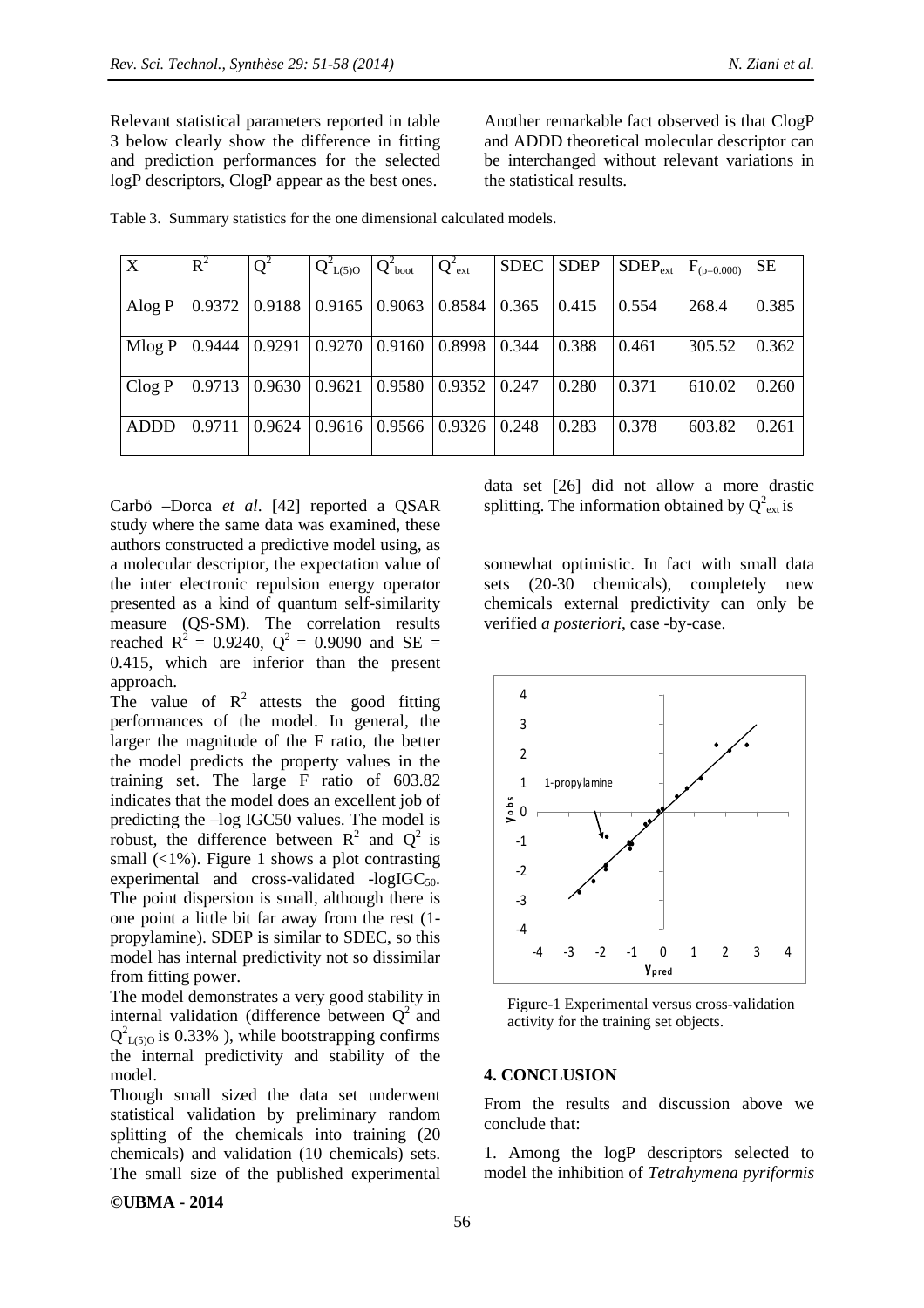growth by aliphatic alcohols and amines, Clog P is the best.

2. Geometrical descriptor ADDD (Average Distance/Distance Degree), a theoretical molecular descriptor, and Clog P can be interchanged without relevant variations in the statistical results.

3. The non- logP model obtained in this study has very good fitting performances, is robust and with acceptable predictive power. The internal validation parameters  $(Q_{\text{LOO}}^2, Q_{\text{L(5)O}}^2)$ and bootstrap ) are similar to the fitting parameters.

Notice that chemical 19 (1-propyl amine) with cross validated standardized residuals (not reported here) greater than 3 standard deviation units, is an heavy outlier in all the models considered in this paper.

#### **REFERENCES**

[1] Zeeman M., Aver C.M., Clements R.G., Nabholtz J.V. & Boethling R.S., 1995. U.S. EPA Regulatory Perspectives on the use of QSAR for new and existing chemical evaluations SAR QSAR, *Environmental. Research*, Vol. 3(3),179-201.

[2] Walker J.D., 2003. Applications of QSARs in toxicology: a US Government perspective, *Journal of Molecular Structure* - *Theochem*, Vol. 622(1-2), 167-184.

[3] Bradbury S.P., Russon C.L., Ankley G.T., Schultz T.W. & Walker J.D., 2003. Overview of data and conceptual approaches for derivation of Quantitative Structure –Activity Relationships, for ecotoxicological effects of organic chemicals, *Environmental Toxicology & Chemistry,* Vol. 22 (8), 1789-1798.

[4] European Commission. White Paper on a strategy for a future Community Policy for Chemicals., 2001.http: // europa .eu.int / comm / enterprise / reach /.

[5] Toussaint M.W., Shedd T.R., Van der Schalie W.H. & Leather G.R., 1995. A comparison of standard acute toxicity tests with rapid screening toxicity tests. *Environmental Toxicology & Chemistry,* Vol. 14(5), 907- 915.

[6] Kubinyi H., 2002. From Narcosis to Hyperspace: The History of QSAR, *Quantitative Structure.-Activity Relationships*., Vol. 21(4), 348-356.

[7] http:// e c b .j r c.i t / QSAR /.

 [8] Schultz T.W., Cronin M.T.D., Walker J.D. & Aptula A.O., 2003.Quantitative structure –activity relationships (QSAR<sup>s</sup> ) in toxicology: a historical perspective, *Journal of Molecular Structure –Theochem,* Vol.622(1-2), 1-22.

[9] Posthumus R. & Slooff W., 2001. Implementation of QSAR**s** in ecotoxicological risk assessments RIVM report 601516003.

[10] Dearden J.C., 2002. Prediction of Environmental Toxicity and Fate Using Quantitative Structure –Activity Relationschips (QSARs), *Journal of Brazilian Chemical Society,* Vol . 13 (6), 754-762.

[11] Schultz T.W., Cronin M.T.D. & Netzeva T.I., 2003. The present status of QSAR in toxicology, *Journal of Molecular Structure -Theochem*, Vol. 622(1-2), 23-38.

[12] Cronin M.T.D. & Dearden J.C., 1995. QSAR in toxicology .1. Prediction of Aquatic Toxicity, *Quantitative Structure.-Activity. Relationships*., Vol.14(1), 1-7.

[13] Mannhold R. & van de Waterbeemdt H., 2001. Substructure and whole molecule approaches for calculating logP, *Journal of Computer- Aided Molecular Design*, Vol. 15(4), 337-354.

[14] Mannhold R. & Rekker R.F., 2000. The hydrophobic fragmental constant approach for calculating log P in octanol/water and aliphatic hydrocarbon/water systems. *Perspectives in. Drug Discovery & Design,* Vol.18(1), 1- 18.

[15] Benfenati E., Gini G., Piclin N., Roncaglioni A. & Vari M.R ., 2003.Predicting log P of pesticides using different software, *Chemosphere*, Vol.53(9), 1155-1164.

[16] Manhold R. & Petrauskas A., 2003. Substructure versus Whole-molecule Approaches for Calculating Log P, *QSAR & Combinatorial Science*, Vol. 22(4), 466-475.1

[17] http://clogP.pomona.edu/medchem/

chem/clogP/index.html.

[18] Klopman G., Li J.K., Wang S. & Dimayuga M., 1994.Computer Automated log P calculations based on an extended group contribution approach, *Journal of Chemical. Information. Computer Sciences*, Vol.34(4), 752-781.

[19] Kaiser K.L.E., 2003. The use of neural networks in QSARs for acute aquatic toxicological endpoints, *Journal of.Molecular Structure. Theochem*, Vol .622(1-2), 85-95.

[20] Papa E., Villa F. & Gramatica P., 2005. Statistically Validated QSARs Based on Theoretical Descriptors , for Modeling Aquatic Toxicity of Organic Chemicals in *Pemiphales promelas* (Fathead Minnow ), *Journal of Chemical Information & Modeling*, Vol.45(5), 1256-1266.

[21] Roy K. & Ghosh G., 2009.QSTR with extended topochemical atom (ETA) indices. 12. QSAR for the toxicity of diverse aromatic compounds to *Tetrahymena pyriformis* using chemometric tools. *Chemosphere,* Vol. 77(7), 999-1009.

[22] Zhao Y.H., Zhang X.J.,WEN Y., Sun F.T., Guo Z., Qin W.C., Qin H.W.,Xu J.L., Sheng L.X. & Abraham M.H., 2010. Toxicity of organic chemicals to *Tetrahymena pyriformis* : Effect of polarity and ionization on toxicity. *Chemosphere*, Vol. 79(1), 72-77.

[23] Roy K. & Das R.N., 2010.QSTR with extended topochemical atom (ETA) indices.14. QSAR modeling of toxicity of aromatic aldehydes to *Tetrahymena pyriformis*. *Journal of Hazardous Materials*, Vol. 183(1-3), 913-922.

 [24] Bouaoune A., Lourici L., Haddag H. & Messadi D., 2012. Inhibition of Microbial Growth by anilines: A QSAR study, *Journal of Environmental Science and Engineering.,* A1, Vol. 1(5A), 663-671.

[25] Hill D.L., 1972. The biochemistry and physiology of *Tetrahymena*. Academic Press, New York & London, 230p

[26] Schultz T.W., Lin D.T., Wilke T.S. & Arnold L.M., 1990. Quantitative structure-activity relationships for the